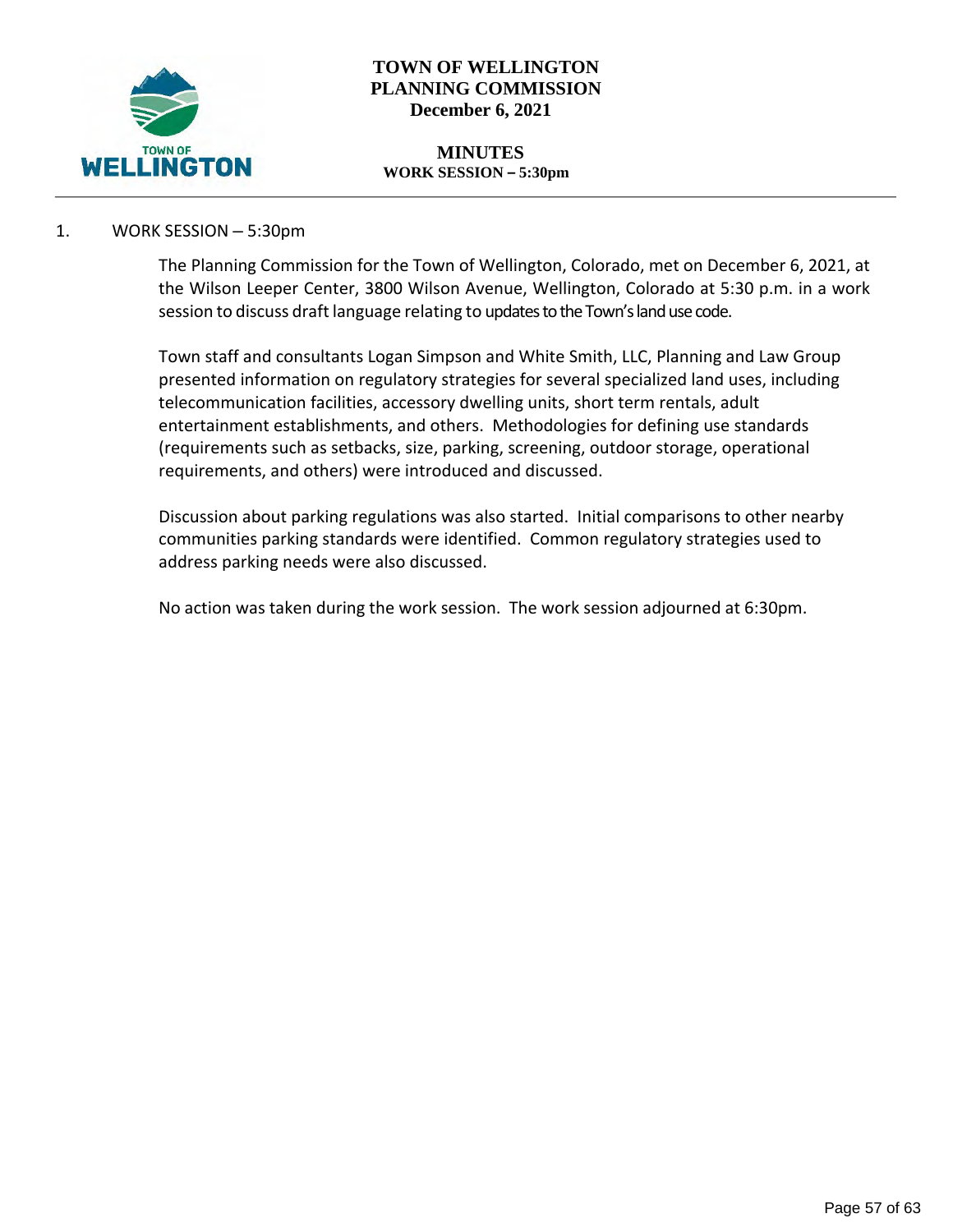

# **TOWN OF WELLINGTON PLANNING COMMISSION December 6, 2021**

### **MINUTES REGULAR MEETING – 6:30pm**

# 2. CALL REGULAR MEETING TO ORDER – 6:30pm

The Planning Commission for the Town of Wellington, Colorado, met on December 6, 2021, at the Wilson Leeper Center, 3800 Wilson Avenue, Wellington, Colorado at 6:30 p.m.

3. ROLL CALL

Commissioners Present: Bert McCaffrey, Chairperson Tim Whitehouse Rebekka Kinney Eric Sartor Troy Hamman Linda Knaack Barry Friedrichs

Absent:

| Town Staff Present: | Cody Bird, Planning Director         |
|---------------------|--------------------------------------|
|                     | Patty Lundy, Development Coordinator |

## 4. ADDITIONS TO OR DELETIONS FROM THE AGENDA

None

5. PUBLIC FORUM

Christine Gaiter commented that the last meeting minutes did not identify which Commissioners voted yea and nay. She also commented on the work session presentation regarding zoning options for religious land uses.

Russ Brewer, resident and pastor of Wellington Community Church shared comments about how a pastor might consider different properties when identifying a new site. High traffic thoroughfares are a significant factor, and other factors such as ease of access, high visibility, signage and others may also be considered.

## 6. CONSIDERATION OF MINUTES

A. Meeting Minutes of November 1, 2021

Moved by Commissioner Whitehouse, seconded by Commissioner Friedrichs to approve the minutes as presented.

**Yeas – McCaffrey, Friedrichs, Sartor, Knaack, Hamman, Whitehouse, Kinney Nays – None Motion carried.**